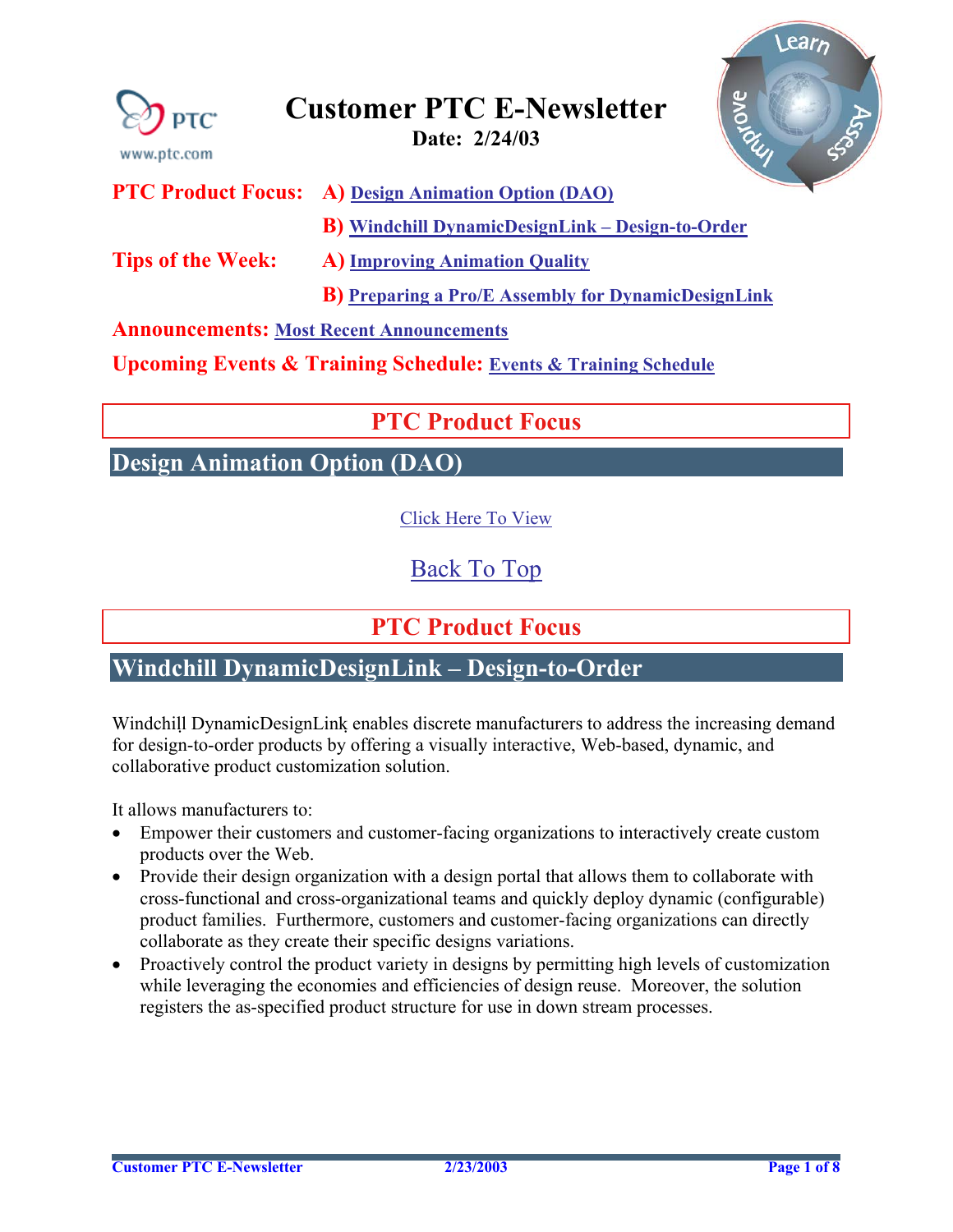

Key features of Windchill DynamicDesignLink include self-service administration, collaboration, graphical product family modeling for capturing product and process rules, product family catalog publication, auto-generated specification wizard, automated notification and task routing, and generating of engineering deliverables. Deliverables can include a fully configured product definition including engineering documentation, 3D Pro/Engineer CAD parts and assemblies, drawings, bills-of-materials, etc. DynamicDesignLink can exchange data with other PTC solutions and supports interfaces with other systems.

Windchill DynamicDesignLink goes beyond just gathering customer input. It actually allows customers to create their own variations of a virtual prototype by defining and modifying the product to fit their needs. Customers simply log into their personal product portal via a web browser where an intelligent specification wizard guides them through a specification. They can save their specifications and revisit them for further modifications. Customers can preview the virtual prototype generated in real-time based on their specification and make modifications. Customers can also request other product-associated deliverables, such as the CAD models, bills of materials or quotes. All these deliverables are saved by the product portal for future review and use. Customers can even create multiple alternative product definitions and compare them before making a buy decision. Finally, customers can collaborate in real time with a manufacturer's product specialist if they need assistance in defining the product.

This product breaks new ground in addressing the needs of design-to-order businesses.

- Configuration rules and logic can be easily and efficiently defined and updated without programming using a graphical user interface (GUI) rather than complex programming languages. The system automatically generates the specification wizard from these rules.
- The solution works independent of whether or not the customer drives CAD models with it. However, when combined with Pro/ENGINEER in particular, the solution is unmatched.
- Individuals can compare and collaborate on alternative product designs.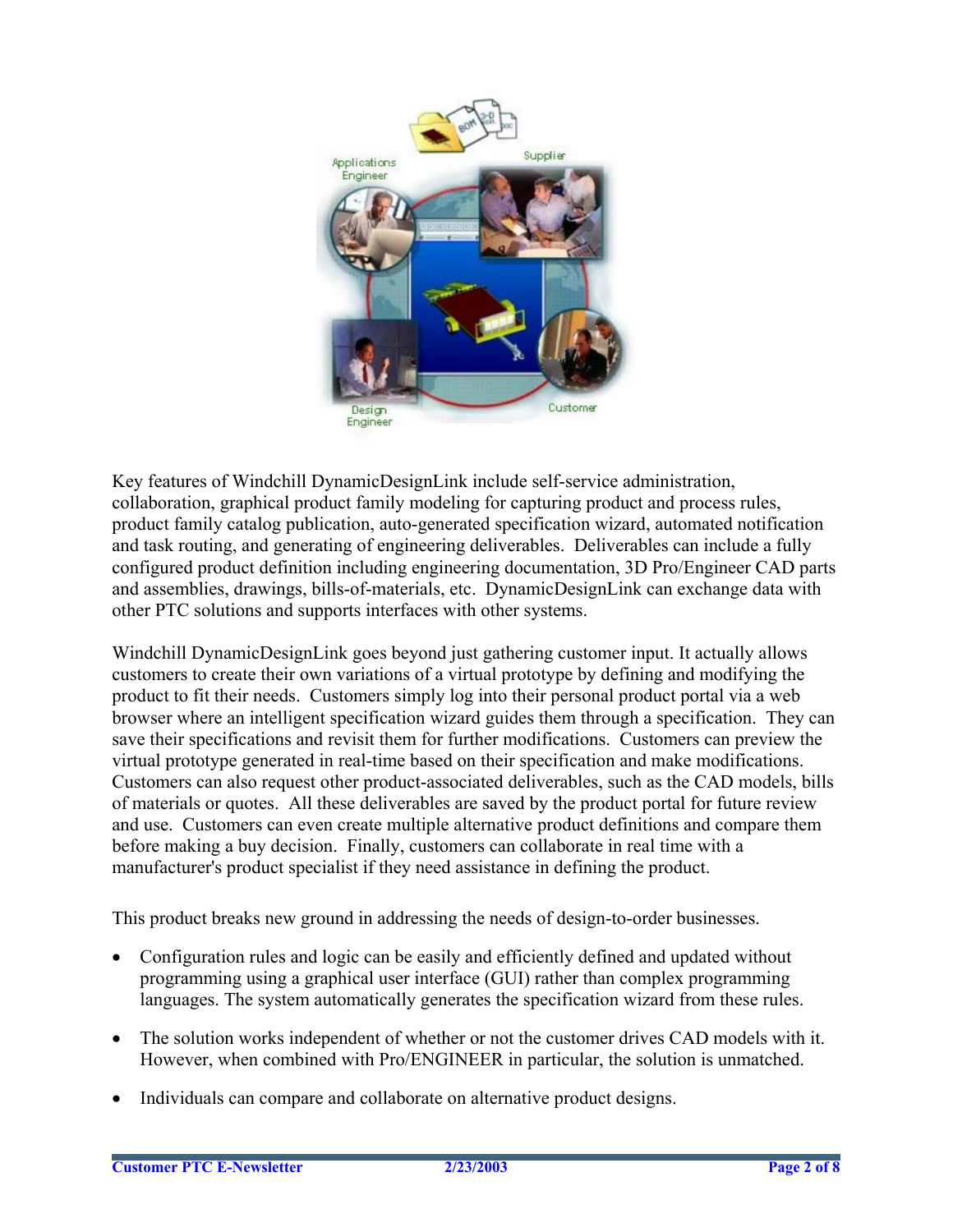• If the specified product requires new parts, the solution automatically creates them within parameters specified by the manufacturer and reuses existing parts when possible.

[Back To Top](#page-0-0)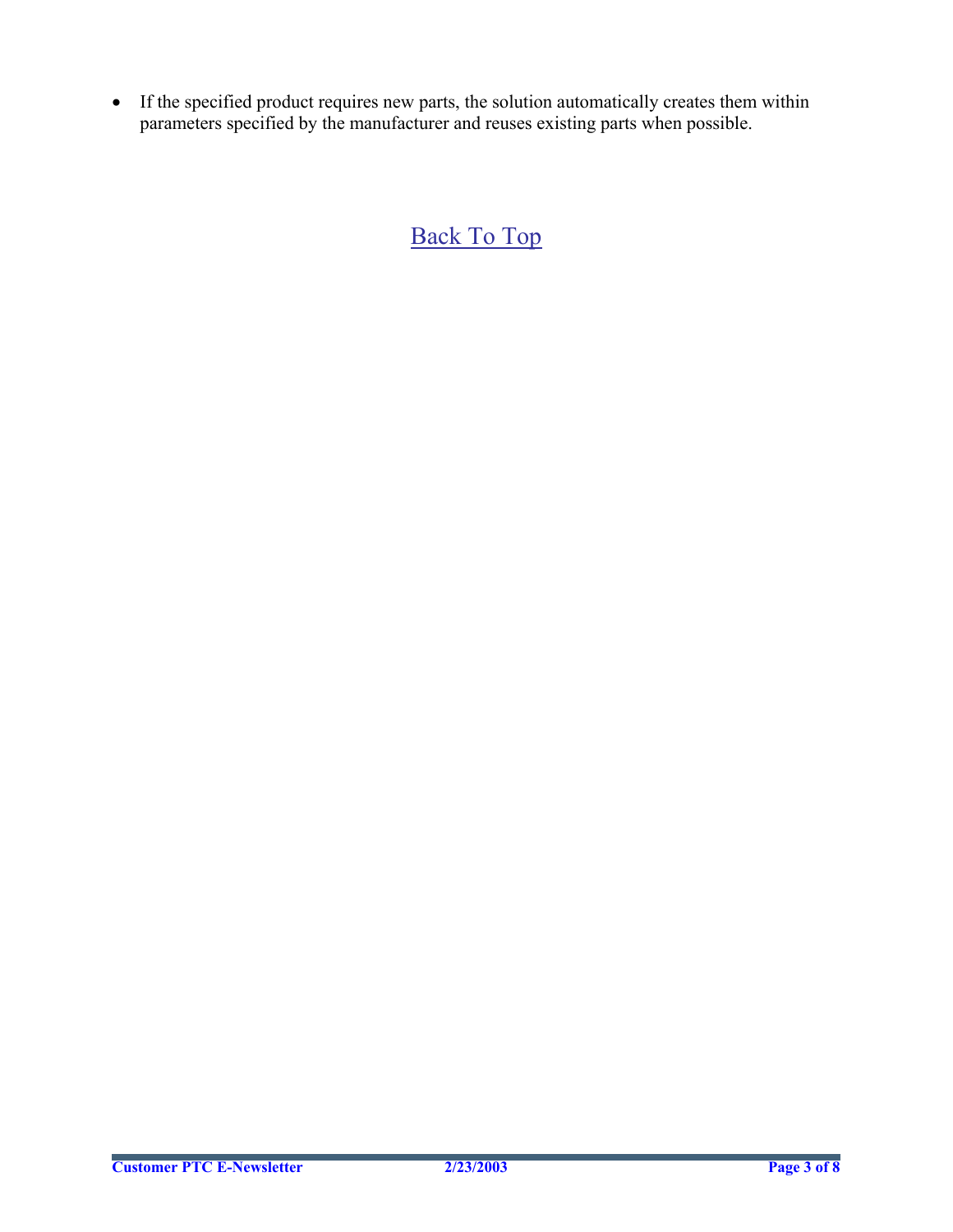# **Tips of the Week**

<span id="page-3-0"></span>**Improving Animation Quality**

### [Click Here To View](http://www.ptc-mss.com/Tutorial/Tip_Tech/Customer PTC E-Newsletter 2-24-2003_A.pdf)

## [Back To Top](#page-0-0)

# **Tips of the Week**

### **Preparing a Pro/ENGINEER Assembly for DynamicDesignLink**

Before bringing an assembly into Windchill DynamicDesignLink (DDL), there are several checks that should be executed.

• Determine which Pro/ENGINEER parameters will be used in DDL and "designate" them. Pro/ENGINEER designated parameters are the only method for driving parametric designs with DDL. Parameters can be used in the following contexts:

#### o **Driving dimensions**

Use a relation for tying a parameter to a dimension. E.g.

#### **d0 = LENGTH**

where "d0" is the symbol name of the dimension and "LENGTH" is the parameter name.

#### o **Input parameters of Pro/PROGRAM**

#### o **Presence of features**

The logic, which controls the presence of an optional feature, should be kept in DDL wherever possible. DDL drives a Boolean (Yes/No) parameter in order to turn features on or off. Use Pro/PROGRAM for resuming or suppressing optional features depending on the value of the Boolean parameter tied to the feature. If the parameter is "true", the feature must be resumed and suppressed otherwise.

Pro/ENGINEER parameters map to their corresponding Instance Based Attributes (IBAs) in DDL. Because not all parameters are important to be shared with DDL, only **designated** model parameters are transferred. Therefore, parameters, which are supposed to be driven by DDL, must be **model** parameters and **designated**.

If your Pro/ENGINEER assembly is built in such a way that changing a designated parameter changes the geometry of the Pro/ENGINEER model, the variant matching within DDL will be incorrect because those changes will be unknown to DDL. DDL requires that such features (Pro/PROGRAM driving geometry changes or adding or removing component unknown to DDL, parameter layouts driving component exclusion, assembly features, etc.) be eliminated before uploading the assembly.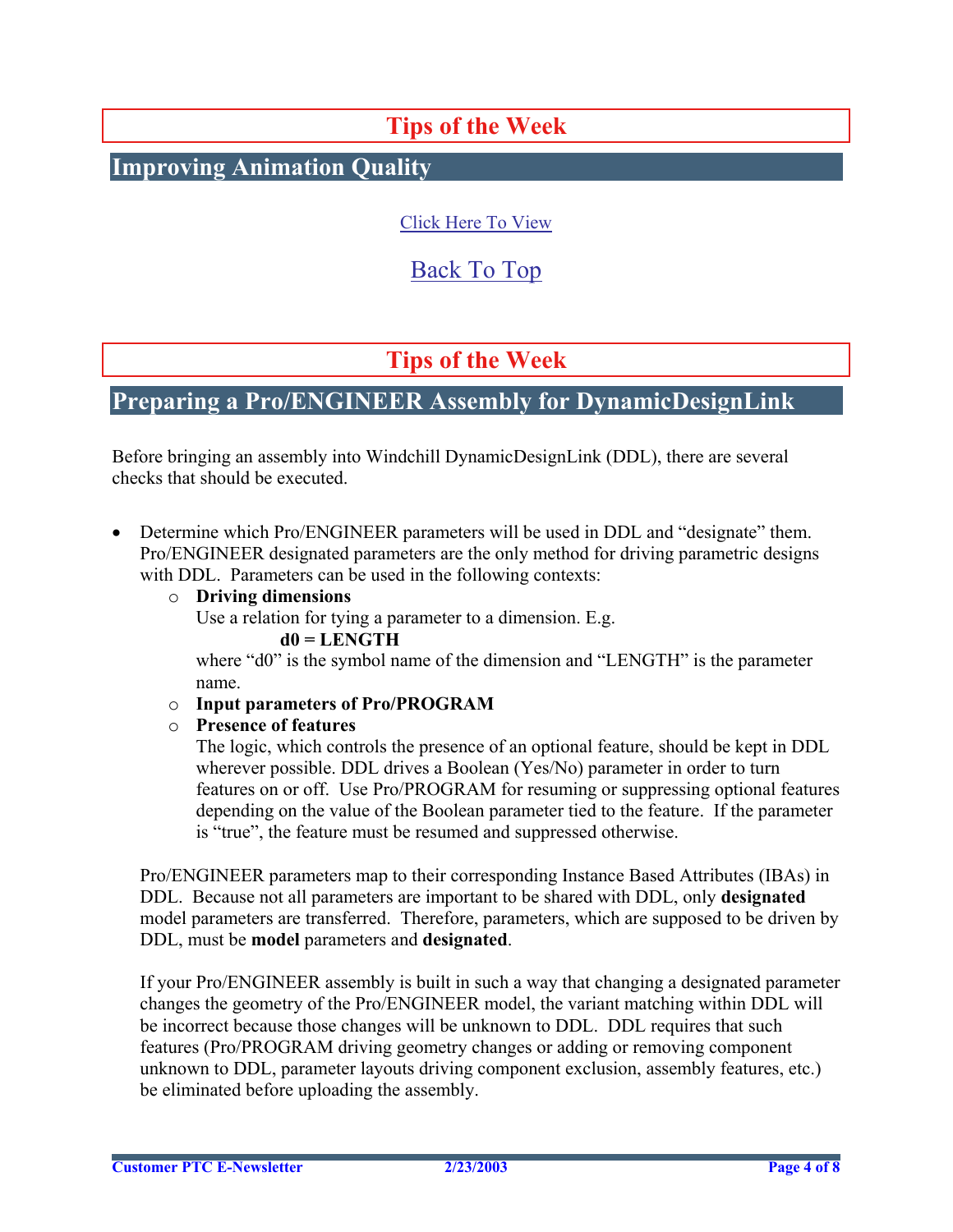- If the current assembly has simplified representations, do not use them for upload. Instead, use the master representation. DDL does not currently support simplified representations.
- Determine whether the assembly has any assembly User-Defined Features (UDFs). Try converting them as patterns or features of the assembly. DDL does not support assembly UDFs or assembly sets.
- Assembly cuts that are not visible in parts can be handled by DDL variant matching. However, DDL cannot distinguish between assembly cuts that are visible in parts from those which have altered the physical representation of the part. Make sure you check and remove these features from models to be configured in DDL.
- It is recommended that you rebuild the logic of Pro/PROGRAM into DDL. Remove and capture the Pro/PROGRAM logic using DDL. This process allows you to easily change the logic and capture the design intent in the DDL **Configuration Modeler**. If using Pro/PROGRAM, ensure that it does not alter the Assembly Bill-of-Material.

Follow the these guidelines when working with Pro/PROGRAM:

- o Pro/PROGRAM should not create new components.
- o The following should be considered when creating program driven design:
	- Only include logic in Pro/PROGRAM that requires geometrical data. All other logic can be handled in DDL.
- o Do not use any program statements for switching components on or off. The existence of optional assembly components is handled by DDL.
- o Pro/PROGRAM input parameters can be driven by DDL as long as they are designated model parameters.
- o Use Pro/PROGRAM to resume and suppress features (assembly and part).
- o Use Only Yes/No parameters in Pro/PROGRAM logic.
- o Do not use the following statements. These should be put into the DDL configuration logic.
	- Pro/PROGRAM "Instantiate"
	- Pro/PROGRAM "input" statements
	- Pro/PROGRAM "execute" statements
	- Pro/PROGAM "choose" statement
- If you have a super assembly (assembly that contains all options), unsuppress all the components.
- Test regeneration of the assembly by defining a range of values. Use a feasibility study or sensitivity analysis to verify that the regeneration works. You can also place all the designated parameters in a family table, add some range of values, and verify the models. This ensures that regeneration will not fail for the ranges specified in DDL.
- Make sure all relevant parts and assemblies (Interchange assemblies, family tables, layouts) are in the workspace before check-in. DDL supports component interchange through Interchange (Groups) Assemblies, Reference Layouts, Family Tables, and / or Super Assemblies.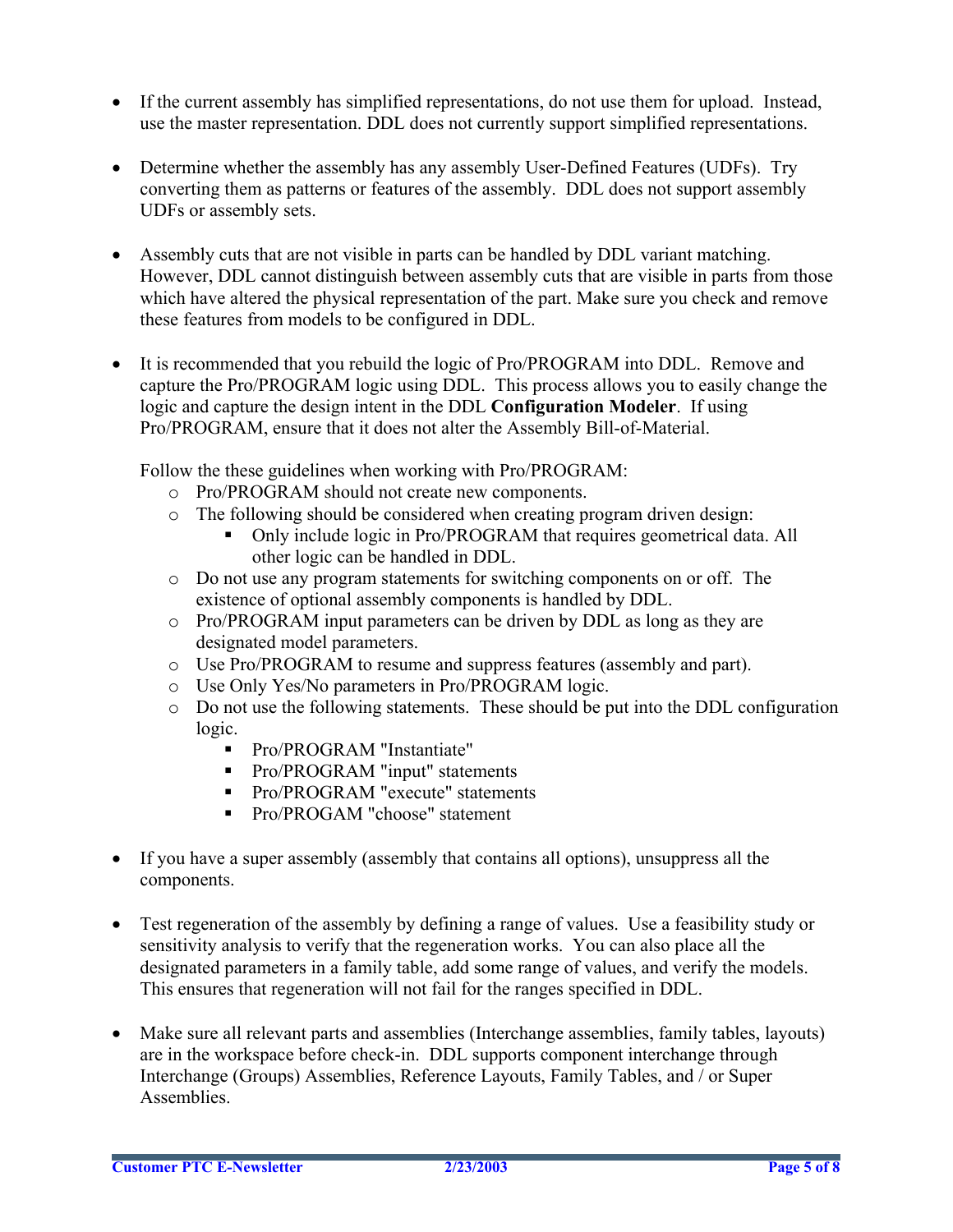<span id="page-5-0"></span>For more detailed information on these topics, see the *Windchill DynamicDesignLink Model Guide.*

# [Back To Top](#page-0-0)

## **Announcements**

### Special Hardware offers for customers updating to Pro/ENGINEER Wildfire

[http://www.ptc.com/partners/hardware/current/wildfire\\_tlo.htm](http://www.ptc.com/partners/hardware/current/wildfire_tlo.htm)  <http://www.3dlabs.com/PTC/>

#### Customer PTC E-Newsletter Survey

For the past 2 years I've been sending you our Customer PTC E-Newsletter such as this one.

In an attempt to deliver the highest quality and create the most value we would like to use this survey to further our "Learning" Relationship with you, our Customers. Even if you are a first time recipient of the newsletter, please feel free to share your comments on this one you're reading.

It will not take longer than a few minutes to fill out this quick survey as your input is invaluable and we greatly appreciate your input. Please click on the following link to begin:

### [To Enter Survey, Please Click](http://www.zoomerang.com/survey.zgi?54VBJVHDAQYET9LJJT1DWKC4)

Please note it may be impossible to "Customize" the newsletter to meet every individual request however we will attempt to integrate as many ideas as possible.

Thank-you very much for your time and feedback as we try to improve this value-added service.

PTC Sponsored Events

Click below to see PTC sponsored events:

<http://www.ptc.com/company/news/events/index.htm>

Click on the poster to gain access to the Product First Virtual Event resource center!! See the software and pick up a screen-saver or two.

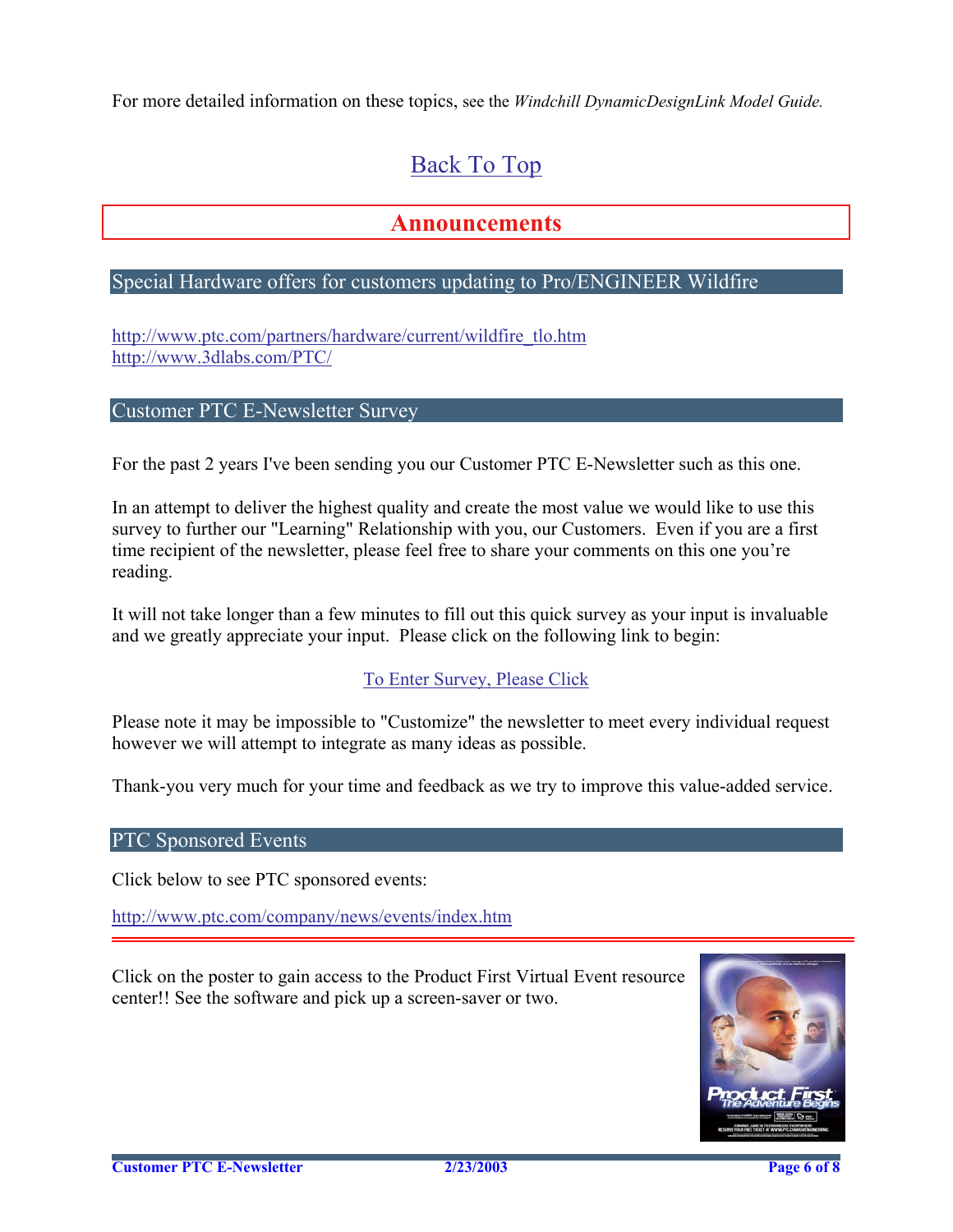### **E-PROFILES IS HERE!!**

We have been eagerly anticipating the debut of the new electronic version of Profiles Magazine and now it is here! This new web site will supplement the print edition of the magazine and will provide new useful features not feasible with paper media. e-Profiles will provide you with 24x7, worldwide access to key information previously available exclusively in the print version. "Tips & Tricks," a popular feature pioneered by Pro/USER, has also moved to the web and will be expanded as the site matures. Future plans include several foreign-language editions of Profiles for our many international readers. Currently, Profiles is printed in English and Japanese.

Please take a few minutes to check out this new web site. We don't think you will be disappointed.

<http://profilesmagazine.com/>

[Back To Top](#page-0-0)